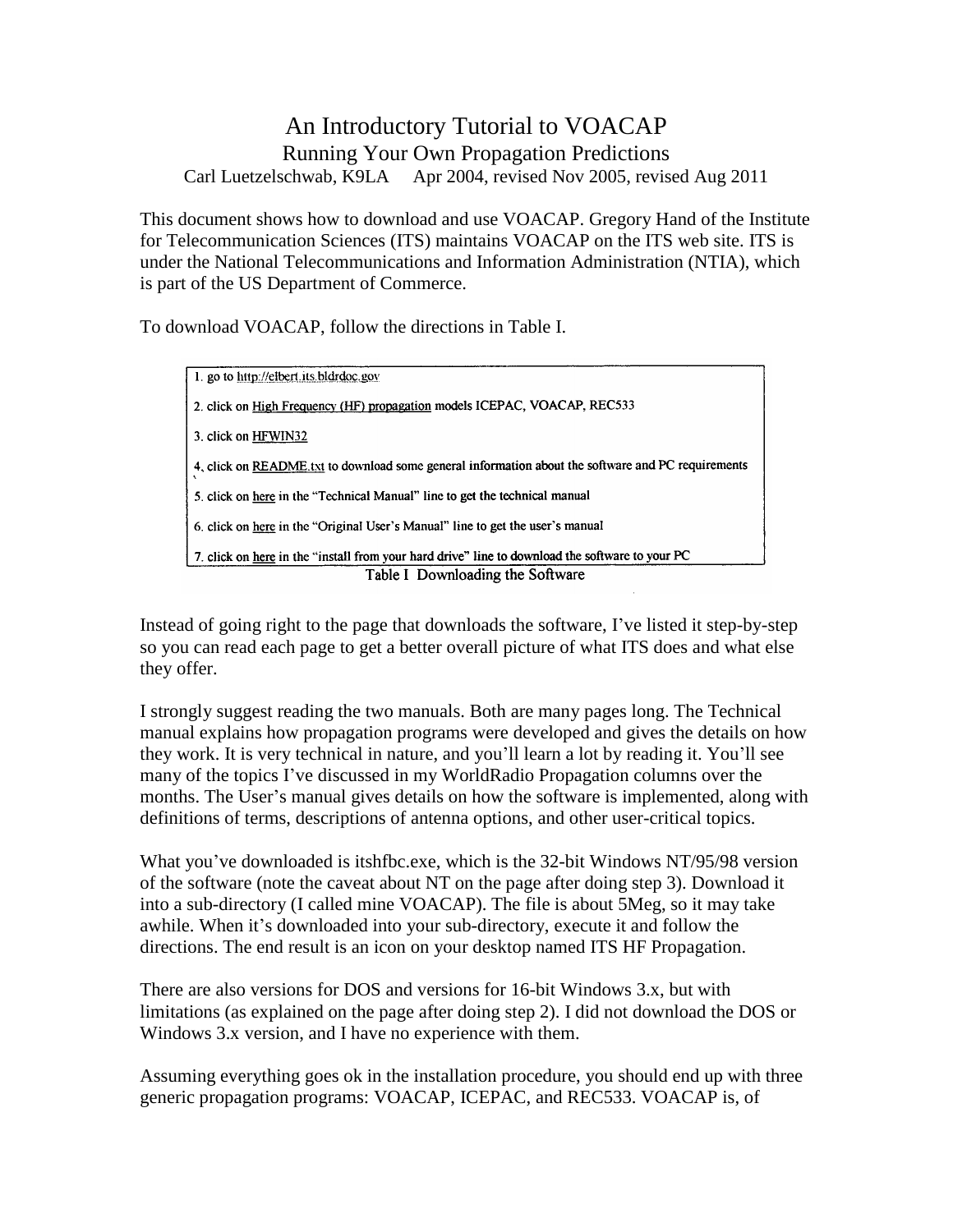course, what we were after. It is the Voice of Americaí<sup>s</sup> version of IONCAP tailored for their international short is the Voice of America's version of IONCAP tailored for their international short wave broadcasting needs. ICEPAC is a pleasant bonus – it's course, what we were after. It is the Voice of America's version of IONCAP tailored for<br>their international short wave broadcasting needs. ICEPAC is a pleasant bonus – it's<br>IONCAP with an allegedly improved model of the hi the mid-latitude trough, the auroral zone, and the polar cap as described in my March 1998 WorldRadio Propagation column. Running VOACAP and ICEPAC are very similar, so my comments apply to both. REC533 is the International Telecommunications Union (ITU) international HF planning model, and I will not address it.

VOACAP and ICEPAC also have area coverage versions (VOAAREA and ICEAREA contour plots of signal strength) and signal-to-interference in point-to-point modes (S\_I VOACAP and S\_I ICEPAC). I will not address these subsets. Ok, enough introductory information – let's get into running a propagation prediction using VOACAP. We'll run a prediction from K9LA to ZF (Cayman Islands) centered on the middle of January 2001 at 2300 UTC with an assumed smoothed sunspot number of 109. 2300 UTC with an assumed smoothed sunspot number of 109.<br>When you click on the VOACAP icon after opening ITS HF Propagation, the "VOACAP

When you click on the VOACAP icon after opening ITS HF Propagation, the "VOACAP<br>Point-to-Point data input" screen will come up. Here's where we set up all the parameters for the path we want.

For Method, let's go with Method  $20 -$  complete system performance. We'll see later what it gives us. For Year, select 2001. For Coefficients, go with CCIR (Oslo). For Time, input 2300 UTC by selecting 2300 to 2300 in 1 hour increment. For Groups, input 1.00 for monthly median results for January, and input  $SSN = 109$  (our assumed smoothed sunspot number for January 2001). For Transmitter, input 41.00N and 86.00W and name it K9LA. For Receiver, input 19.50N and 80.80W and name it ZF.

Next is Path. Toggle it to Short path. It shows the distances (kilometers, nautical miles, and statute miles) and the heading from the Transmitter (K9LA) to the Receiver (ZF). Toggle it to Long path to run a long path prediction.

For Frequencies, input 24.9MHz and 28.3MHz. Note that there are default frequencies  $$ since this is a Voice of America program, these default frequencies are the international short wave bands.

For System, select the default noise (-150dBw at 3MHz in a 1Hz bandwidth, which is For System, select the default noise (-150dBw at 3MHz in a 1Hz bandwidth, which is<br>about –118dBm at 24.9MHz in a 500Hz bandwidth, and 2dB lower at 28.3MHz), select a For System, select the default noise (-150dBw at 3MHz in a 1Hz bandwidth, which is about -118dBm at 24.9MHz in a 500Hz bandwidth, and 2dB lower at 28.3MHz), select a 3.0 degree minimum elevation angle (it's hard to generat elevation angles), select the default 90% required reliability, select the default 3dB multi path tolerance, and select the default 0.1ms time delay tolerance. For Req SNR (Required Signal to Noise Ratio), input 48dB (which is in a 1Hz bandwidth). Table 2 gives recommended required SNRs for various modes.

| mode | <b>Required SNR in 1Hz bandwidth</b> |
|------|--------------------------------------|
| AΜ   |                                      |
| SSR  |                                      |
|      |                                      |

**Table <sup>2</sup> <sup>ñ</sup> Required SNRs for various modes**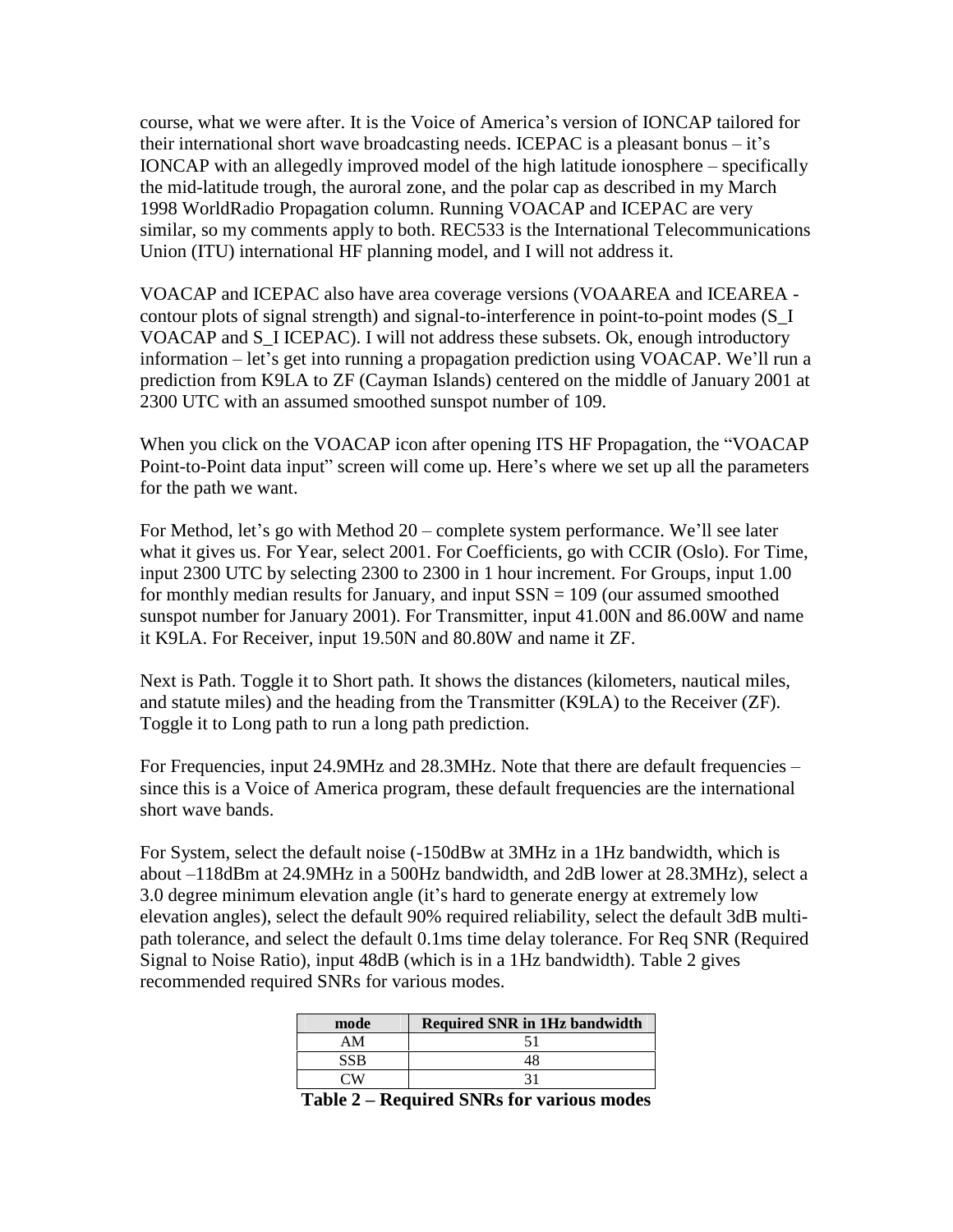For Fprob, stick with the default values. Essentially these are fudge factors to vary the monthly median critical frequencies.

For Tx Antenna (which is at K9LA), select Sample.23 (horizontal dipole with .5 wavelength elements at .25 wavelengths above ground) in the TxAnt field, input 7dBi in<br>the Design field (the maximum gain of a horizontal dipole over average ground), and<br>click "at Rx" to point it on the heading to ZF iden the Design field (the maximum gainof a horizontal dipole over average ground), and power to .1kw (100w).Likewise, select Sample.23 for the Rx Antenna (which is at ZF), click "at Rx" to point it on the heading to ZF identified in the Path parameters. Set the power to .1kw (100w). Likewise, select Sample.23 for the Rx Antenna (which is at ZF) input 7dBi in the Gain field, and click "at Tx"

Ok, everything is inputted. Now click on "Run" and then "Circuit" to run the prediction from K9LA to ZF. What you get is a header with all the parameters you selected and the prediction. The actual prediction should look like Figure 1.

| CCIR Coefficients - METHOD 20 VOACAP 05.0119W PAGE 1                                                                                                                                                                                |                                                 |                                                      |                                                      |                                        |
|-------------------------------------------------------------------------------------------------------------------------------------------------------------------------------------------------------------------------------------|-------------------------------------------------|------------------------------------------------------|------------------------------------------------------|----------------------------------------|
| 2001<br>Jan<br>K9LA<br>ΖF<br>41.00 N 86.00 W - 19.50 N 80.80 W 166.79 349.46 1318.0<br>3 MHz NOISE = $-150.0$ dBW REQ. REL = $90\%$ REQ. SNR = $48.0$ dB<br>MULTIPATH POWER TOLERANCE = 3.0 dB MULTIPATH DELAY TOLERANCE = 0.100 ms | SSN = 109. Minimum Angle= 3.000 degrees         | AZIMUTHS                                             |                                                      | N. MI.<br>KM<br>2440.7                 |
| 23.0 26.1 24.9 28.3                                                                                                                                                                                                                 | $0.0$ $0.0$ $0.0$ $0.0$ $0.0$ $0.0$ $0.0$ $0.0$ |                                                      | 0.0                                                  | 0.0 FREQ                               |
| 1F2<br>1F2 1F2<br>$\frac{1}{2}$                                                                                                                                                                                                     | $\overline{\phantom{a}}$<br>$\blacksquare$      | $\overline{\phantom{a}}$<br>$\overline{\phantom{a}}$ | $\overline{\phantom{0}}$                             | MODE<br>$\sim$                         |
| 9.8<br>7.9 11.8                                                                                                                                                                                                                     |                                                 |                                                      | ÷.                                                   | TANGLE<br>$\sim$                       |
| 8.6<br>8.7<br>8.8                                                                                                                                                                                                                   |                                                 |                                                      |                                                      | DELAY<br>$-$                           |
| 344<br>299<br>392<br>÷.                                                                                                                                                                                                             |                                                 |                                                      | -                                                    | V HITE<br>$-$                          |
| $0.50$ $0.69$ $0.17$                                                                                                                                                                                                                |                                                 |                                                      |                                                      | MUFday<br>$\qquad \qquad -$            |
| 150<br>149 166                                                                                                                                                                                                                      |                                                 |                                                      |                                                      | LOSS<br>$\equiv$                       |
| 12 11<br>$-8$                                                                                                                                                                                                                       |                                                 |                                                      |                                                      | DBU<br>-                               |
| $-127 - 128 - 146$                                                                                                                                                                                                                  |                                                 |                                                      |                                                      | S DBW<br>$\overline{\phantom{m}}$      |
| $-176 - 175 - 177$                                                                                                                                                                                                                  |                                                 |                                                      |                                                      | N DBW<br>$\overline{\phantom{m}}$      |
| 49<br>47<br>30                                                                                                                                                                                                                      |                                                 |                                                      |                                                      | SNR<br>$\overline{\phantom{a}}$        |
| 25 19 44                                                                                                                                                                                                                            |                                                 |                                                      |                                                      | <b>RPWRG</b><br>$\sim$                 |
| $0.52$ $0.46$ $0.16$                                                                                                                                                                                                                |                                                 |                                                      |                                                      | <b>REL</b><br>$\overline{\phantom{a}}$ |
| $0.00$ $0.00$ $0.00$                                                                                                                                                                                                                |                                                 |                                                      |                                                      | MPROB<br>$\overline{\phantom{m}}$      |
| $0.20$ $0.21$ $0.09$                                                                                                                                                                                                                |                                                 |                                                      | u.                                                   | S PRB<br>$\overline{\phantom{m}}$      |
| 24.5 15.5 25.0                                                                                                                                                                                                                      |                                                 |                                                      |                                                      | SIG LW<br>$\overline{\phantom{a}}$     |
| 9.310.021.9<br>$\frac{1}{2}$                                                                                                                                                                                                        |                                                 |                                                      | $\qquad \qquad -$                                    | SIG UP<br>$\overline{\phantom{m}}$     |
| 26.3 18.3 26.8                                                                                                                                                                                                                      | $\qquad \qquad -$                               |                                                      | $\overline{\phantom{0}}$<br>$\overline{\phantom{0}}$ | SNR LW<br>$\overline{\phantom{m}}$     |
| 10.9 11.4 22.7                                                                                                                                                                                                                      |                                                 |                                                      | $\equiv$                                             | SNR UP<br>$\overline{\phantom{m}}$     |
| $-3.4 -5.0 -2.0$                                                                                                                                                                                                                    |                                                 |                                                      | $\overline{\phantom{0}}$                             | TGAIN<br>$\overline{\phantom{m}}$      |
| $-3.4 - 5.0 - 2.0$<br>$\overline{\phantom{a}}$                                                                                                                                                                                      |                                                 |                                                      |                                                      | RGAIN<br>$\sim$                        |
| $23 -$<br>29<br>$\sim$ 4                                                                                                                                                                                                            |                                                 |                                                      |                                                      | SNRxx<br>$-$                           |
| *****END OF RUN*****                                                                                                                                                                                                                | VOACAP 05.0119W                                 |                                                      |                                                      |                                        |

**Figure** 1 – **Sample run** 

The first column is the time (remember we're only looking at one time). The second column is the predicted monthly median  $MUF - 26.1MHz$  for this path. Note that MUFday, which indicates the number of days in the month that the MUF should be at least 26.1MHz, is .50 as it should be, as this is the monthly median. The third column is 24.9MHz and the fourth column is 28.3MHz. Let's fo least 26.1MHz, is .50 as it should be, as this is the monthly median. The third column is